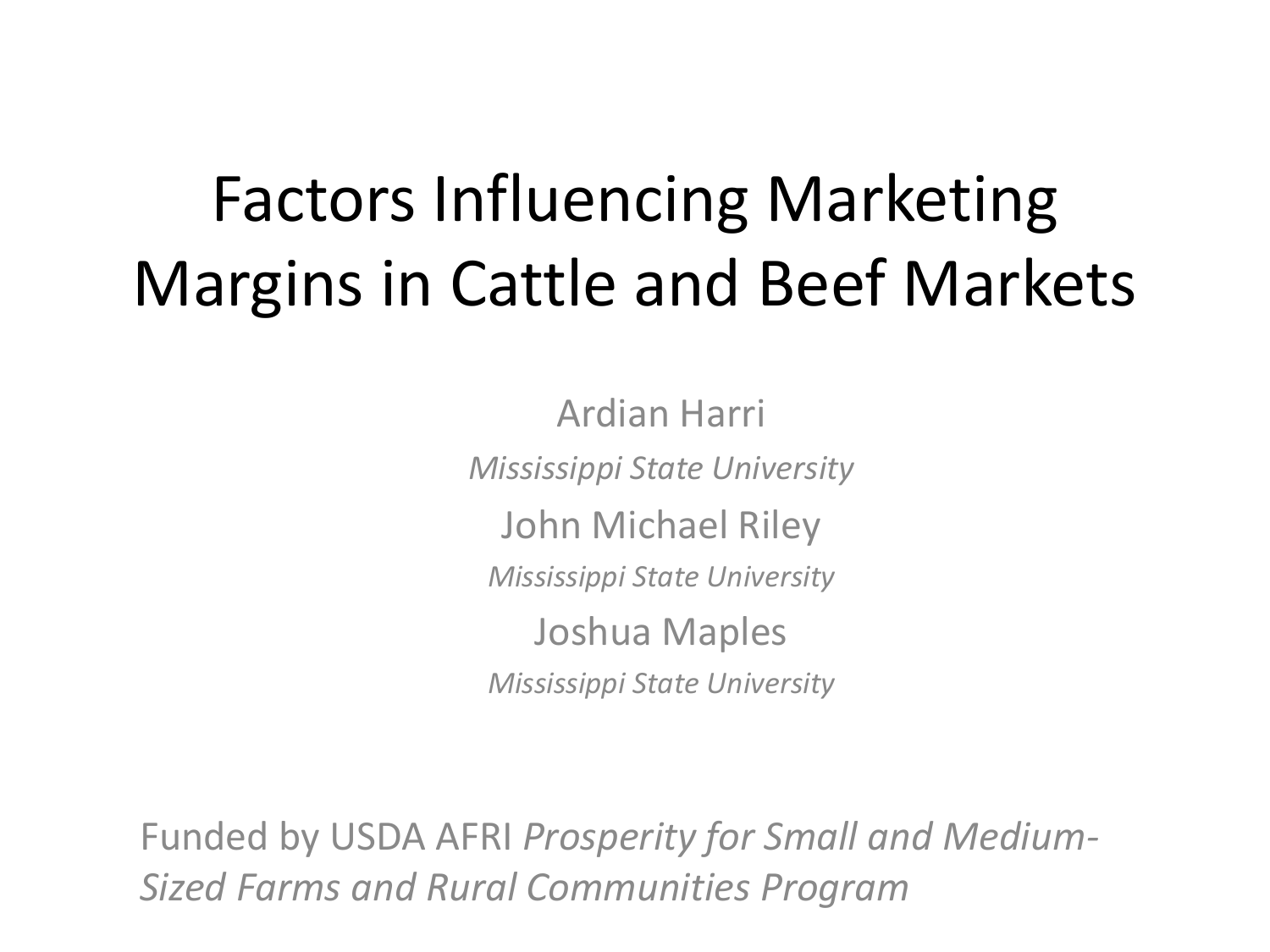# Justification

- Lack of research on marketing margins in backgrounding and feeding phases of cattle production
- Estimating marketing margins in the presence of long production lags
- Homogeneous product tight margins
- Economies of scale small and medium-sized farms
- Examine relationships among margins and volatility of input prices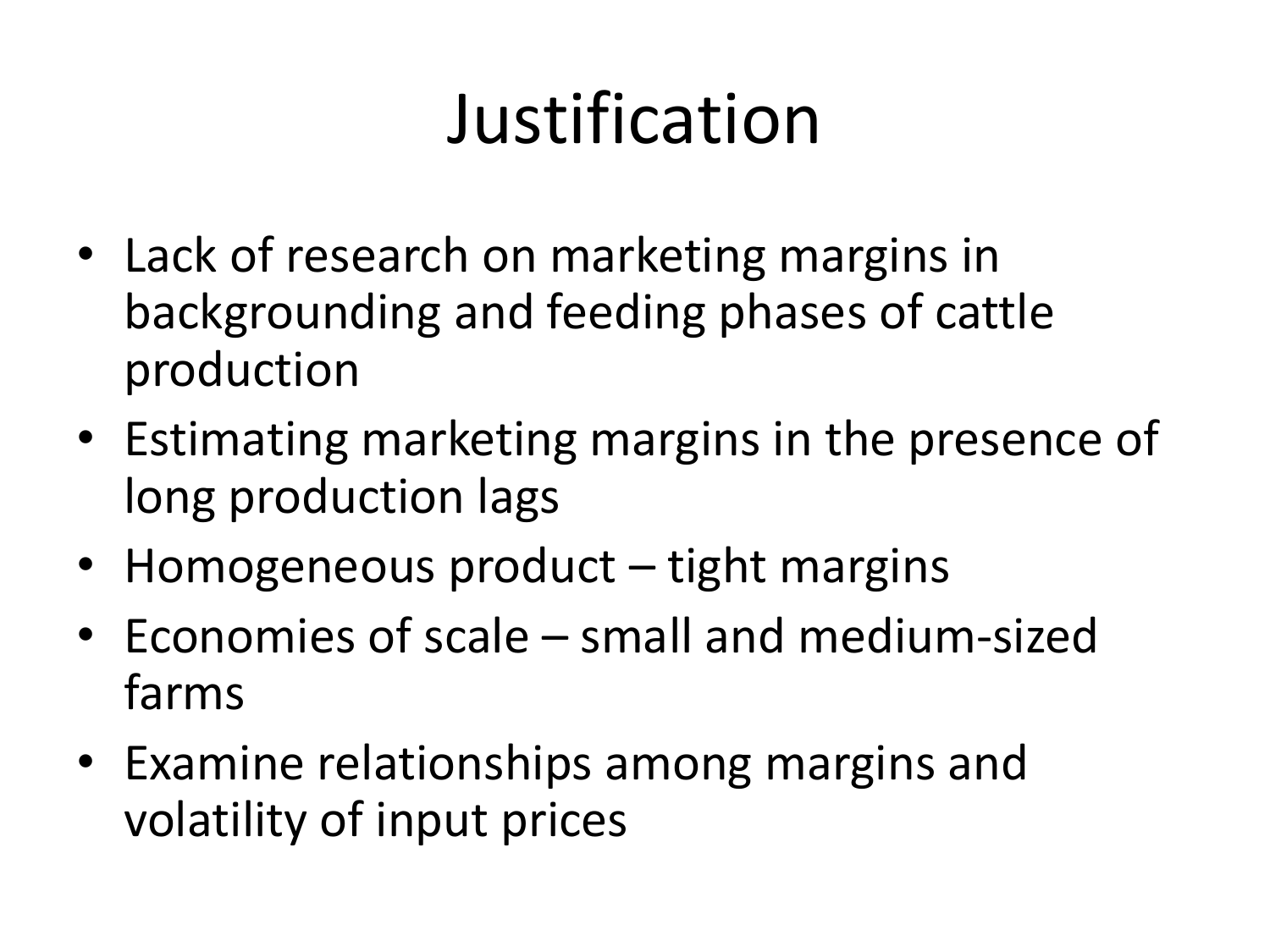# Objectives

- Define the factors that influence marketing margins in the beef industry
	- Develop a conceptual model of marketing margins for backgrounding and feeding operations that explicitly incorporates realistic production lags
	- Quantify the impact of key variables on beef industry marketing margins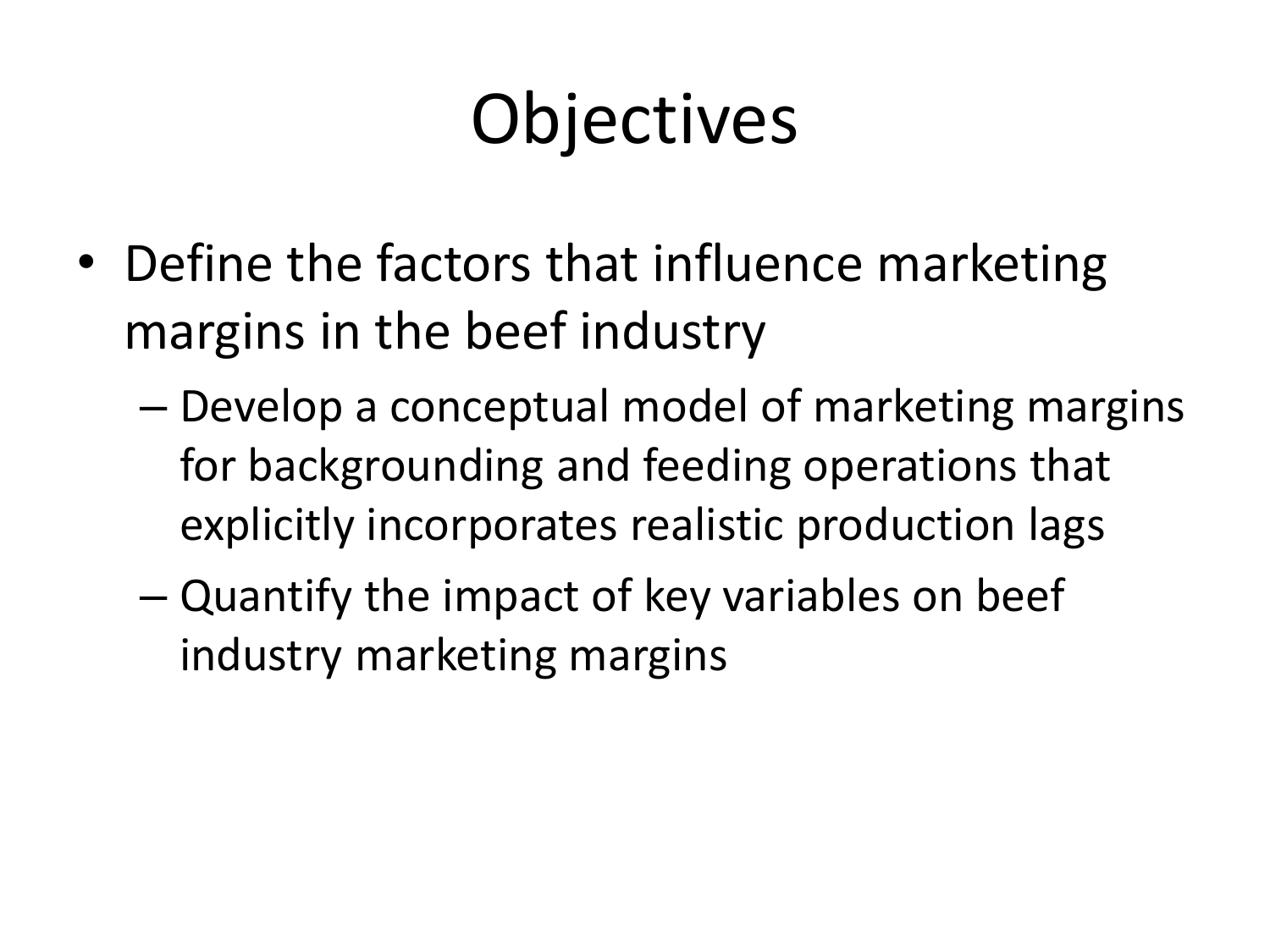#### Preliminary Results: Feeding Margin

| <b>Variable Description</b>  | <b>Parameter Estimate</b> |
|------------------------------|---------------------------|
| Constant                     | 4.264                     |
| Supply of fed cattle         | $-0.020**$                |
| Price of corn                | 18.399 ***                |
| Wage rate index              | $-23.158***$              |
| Energy price index           | $-0.590***$               |
| Live Cattle price volatility | 0.005                     |
| Corn price volatility        | $0.015***$                |

\*\*\*, \*\*, \* Denote significance at 1, 5, and 10 percent respectively.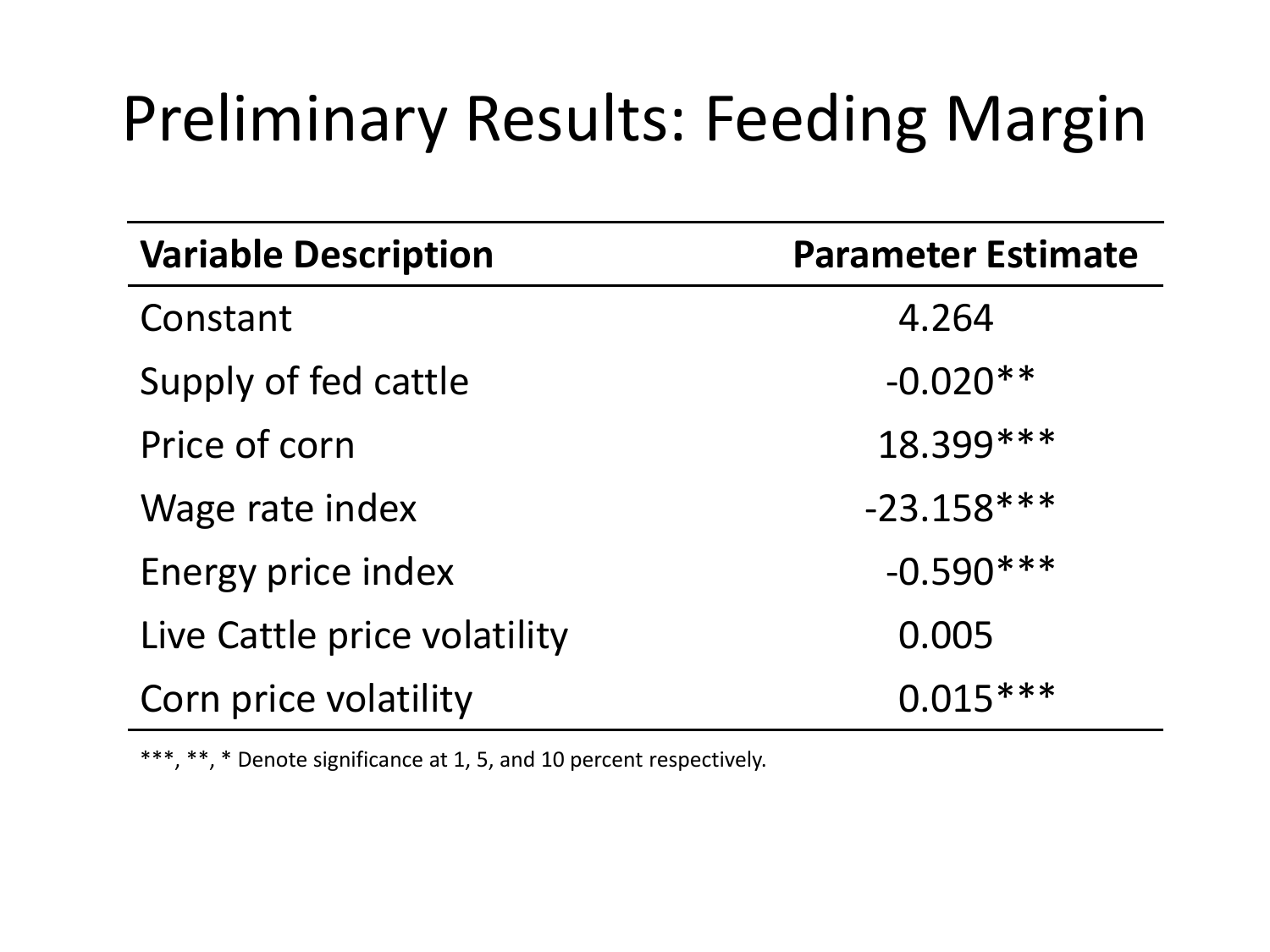# Backgrounding Margin

| <b>Variable Description</b>           | <b>Parameter Estimate</b> |
|---------------------------------------|---------------------------|
| Constant                              | 0.142                     |
| Supply of feeder cattle               | 0.001                     |
| Price of corn                         | $7.232***$                |
| Wage rate index                       | $-0.007$                  |
| <b>Feeder Cattle price volatility</b> | $-0.008***$               |
| Corn price volatility                 | 0.004                     |

\*\*\*, \*\*, \* Denote significance at 1, 5, and 10 percent respectively.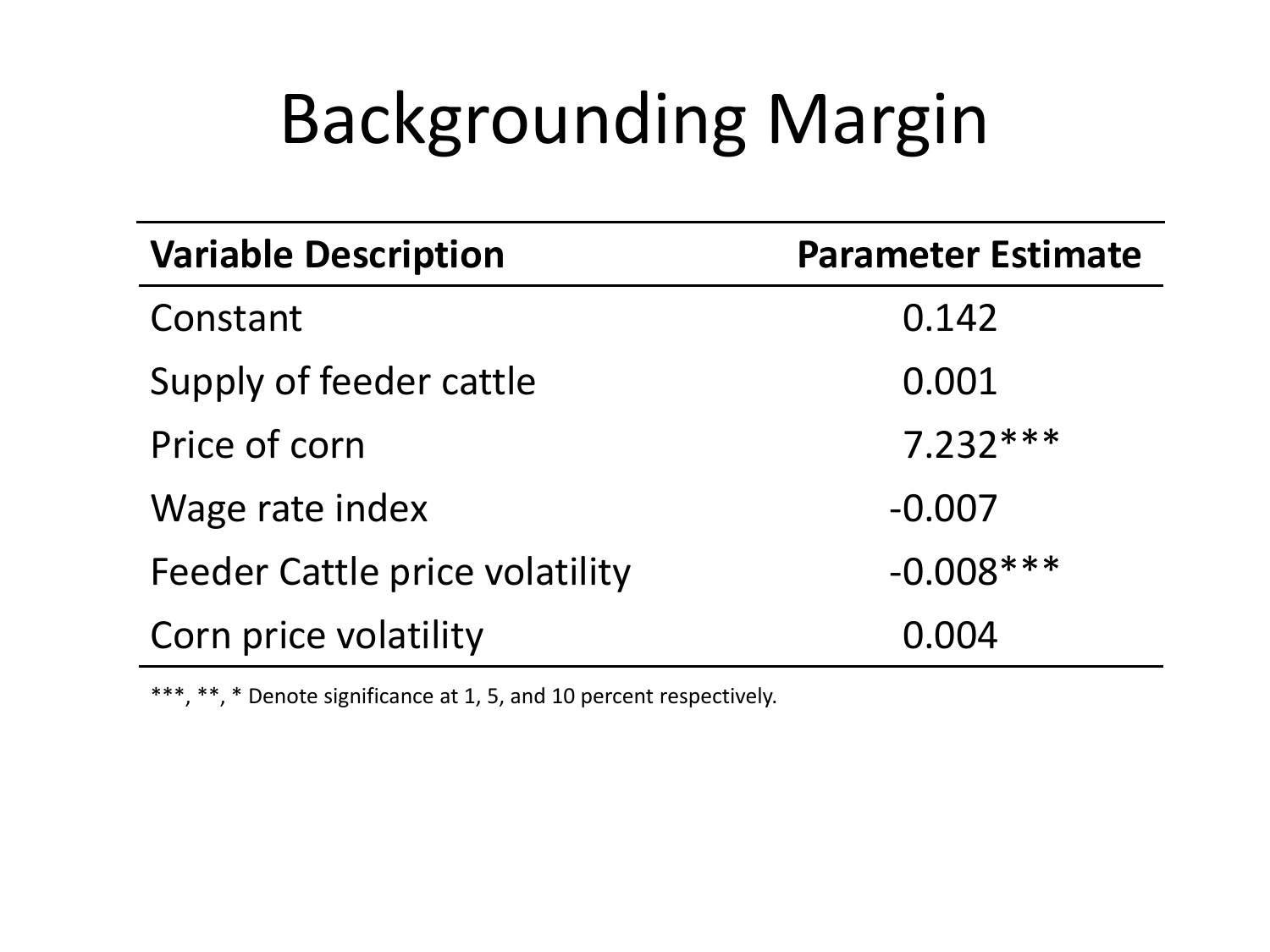### Estimates of Short-run Elasticities

| <b>Variable</b>                 | <b>Feeding Margin</b> | <b>Backgrounding Margin</b> |
|---------------------------------|-----------------------|-----------------------------|
| Fed cattle supply               | $-0.146$              |                             |
| Feeder cattle supply            |                       | 0.082                       |
| Price of corn                   | 0.200                 | 0.185                       |
| Price volatility: Live Cattle   | 0.015                 |                             |
| Price volatility: Feeder Cattle |                       | $-0.078$                    |
| Price volatility: Corn          | 0.134                 | 0.087                       |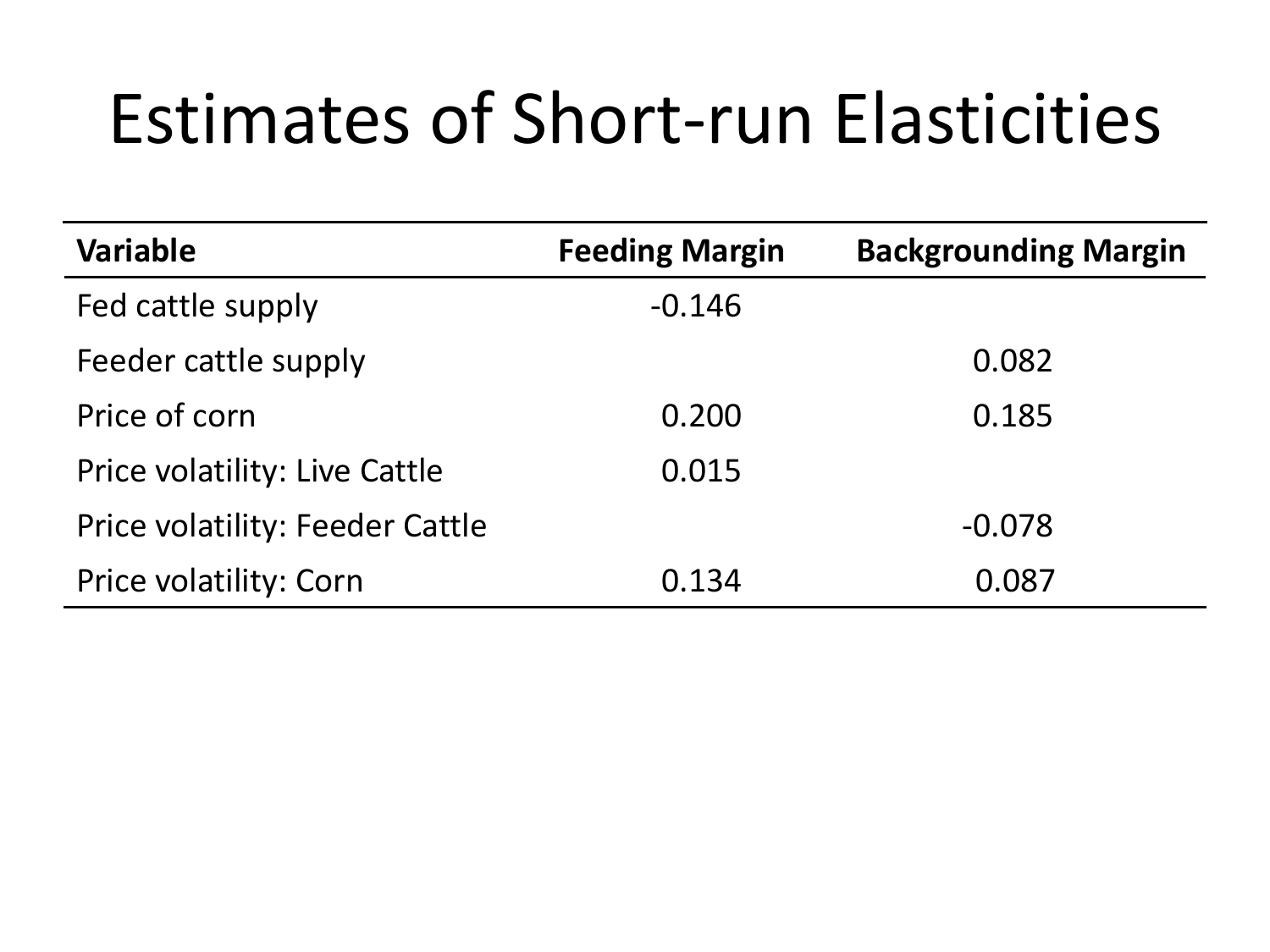# Summary of Key Results

- Behavior of supply/demand equations and marketing margins generally conforms to theoretical foundations established in the literature
- Estimates related to corn price suggest a larger impact on feeder cattle than on other levels of the market
- Impact of input and output price volatility on margins also appears greatest on feeder cattle sector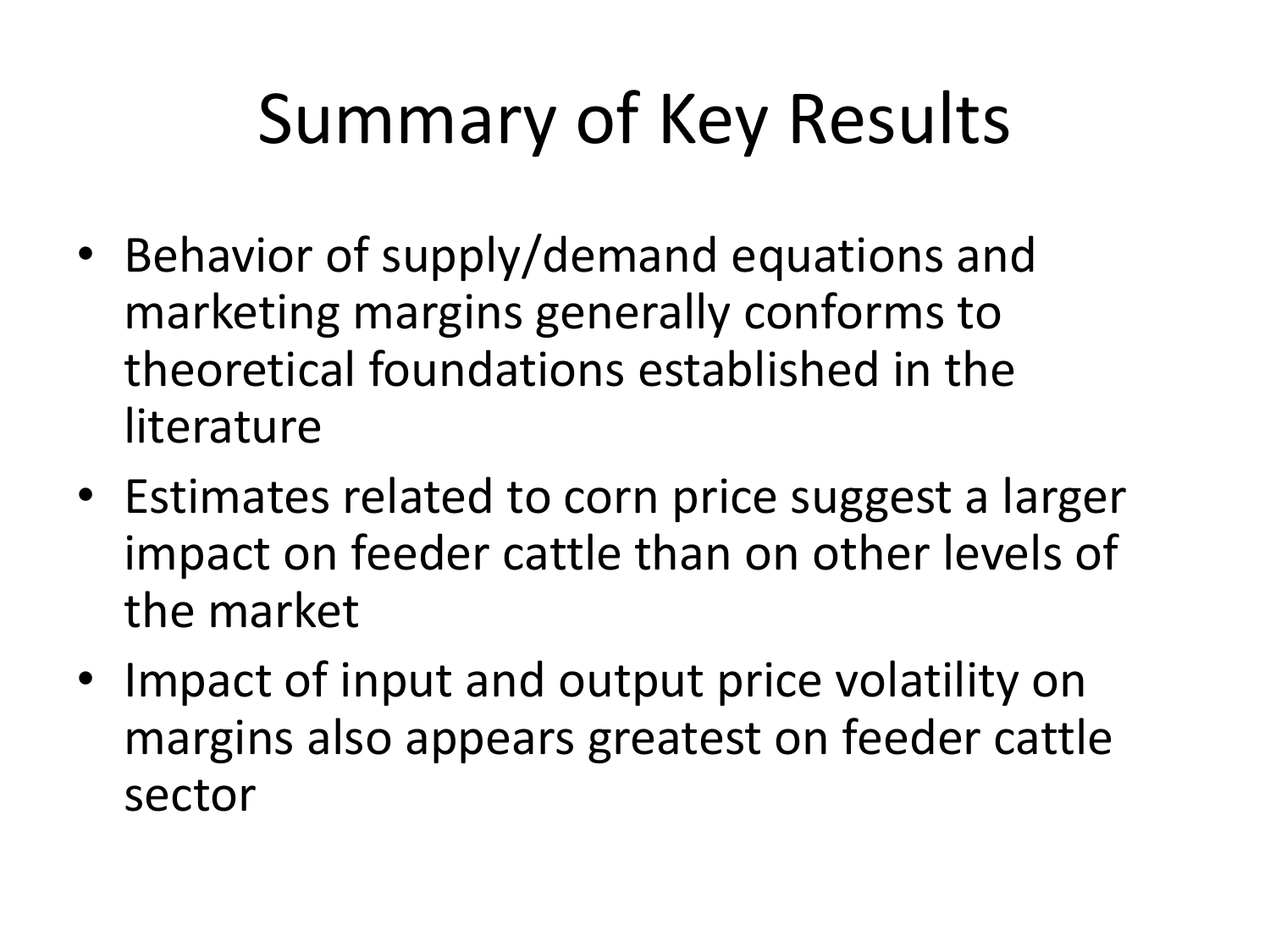### Future Directions

- Further examine relationships among variables in the models developed here
	- Possible non-linearity in key variables such as corn price
	- Stability of the estimated parameters, especially in light of commodity market volatility since 2007
- Effect of assumptions related to length of production lags
	- Lags are not as determinate as modeled here. Is it possible to model variable production lags?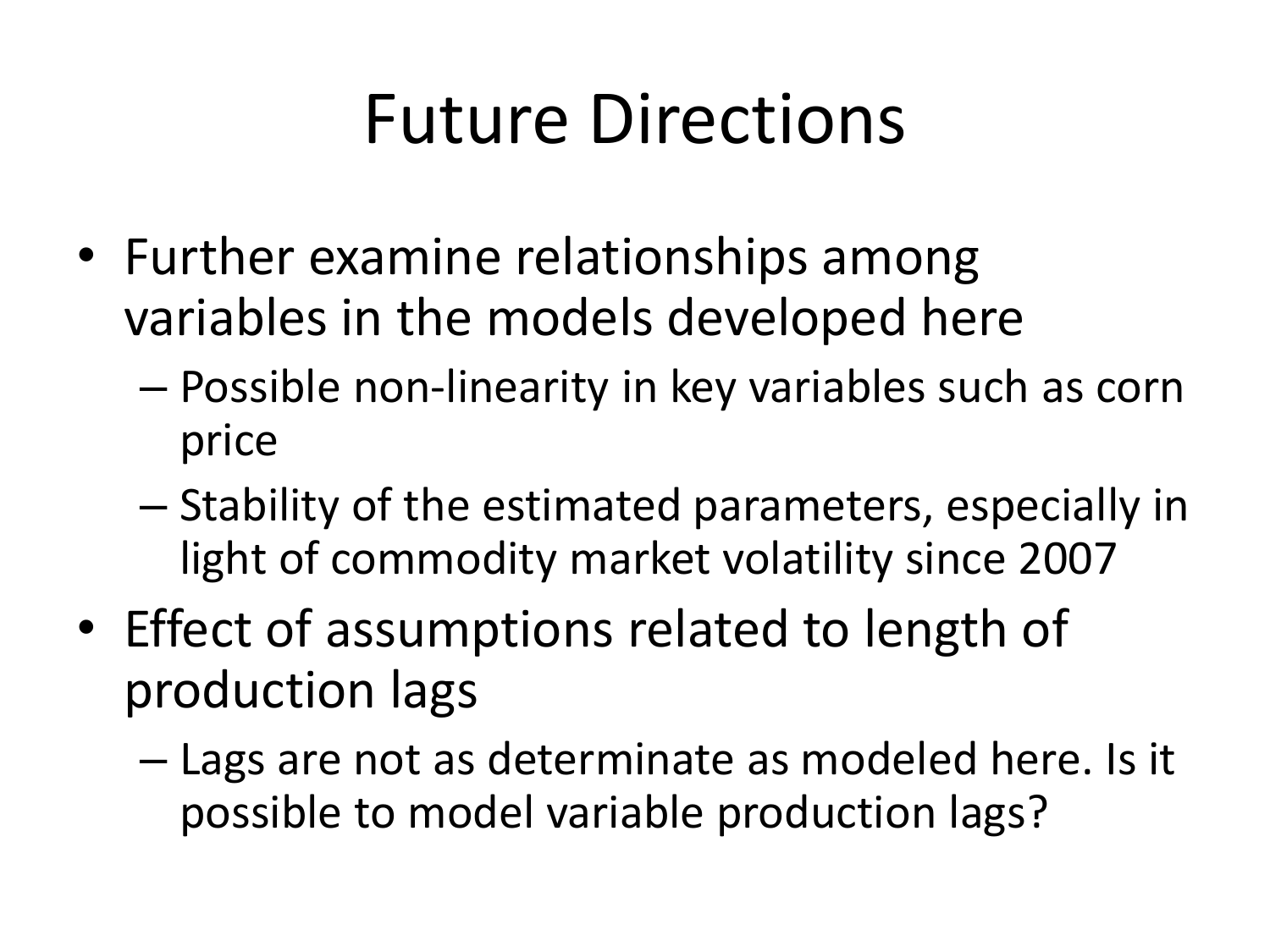## Extending the Research

- This research will provide the foundation for education materials and training modules
- Making small and medium sized producers aware of the factors that influence their margins is key
- Integration of results into solutions producers can employ on their own operations is a priority
- Hands-on training, computer based tools and other Extension related output will provide the platform to achieve these goals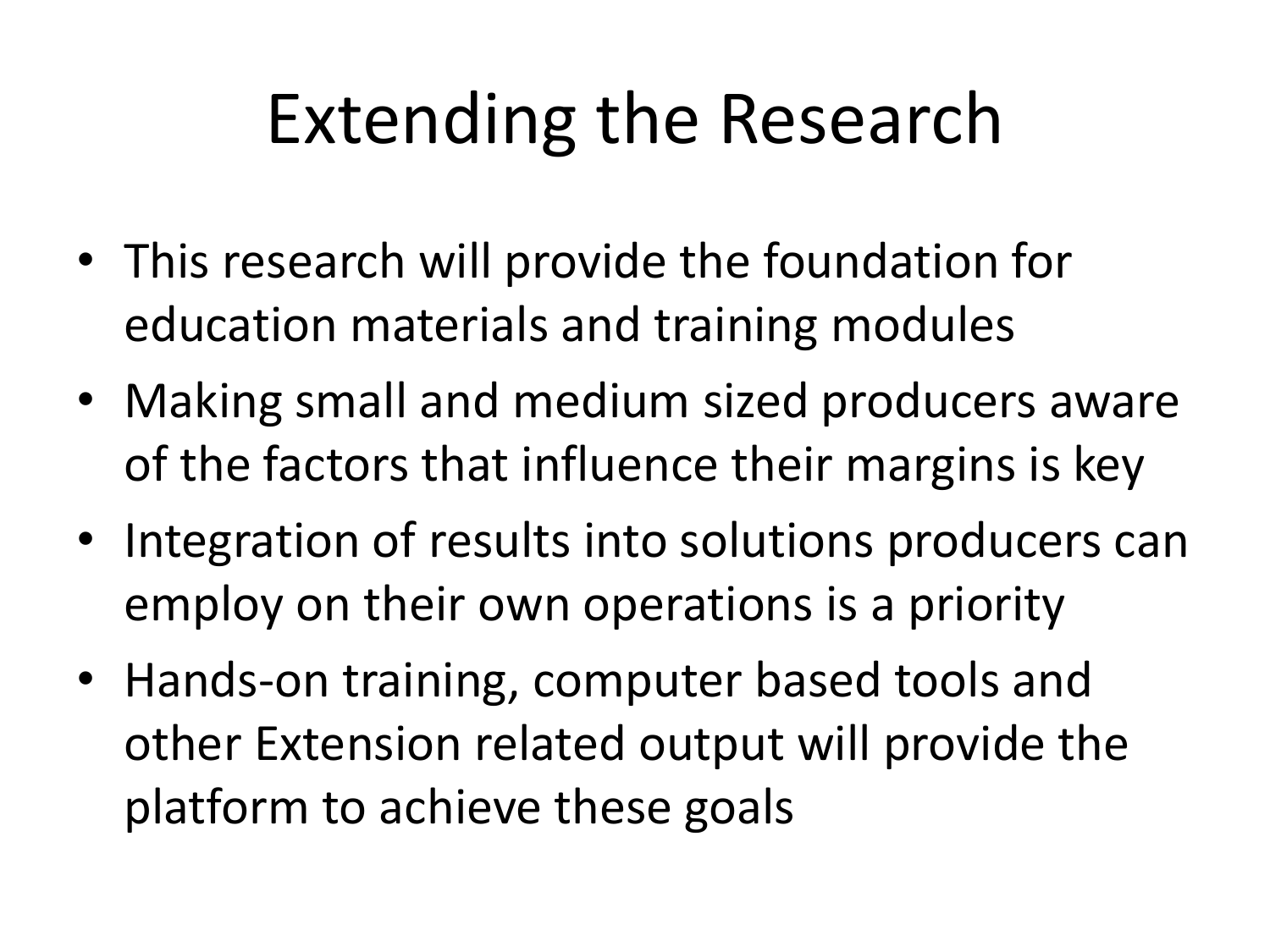## Disseminating the Results

- Phase I:
- Build an online tool that incorporates study results into a more broad scope of risk management offerings, farm management concepts and financial analysis
	- Previous work on a decision aid for stocker/backgrounder operators proved fruitful and could be incorporated into the current studies offerings
	- <http://www.new.aaec.ttu.edu/stocker2/>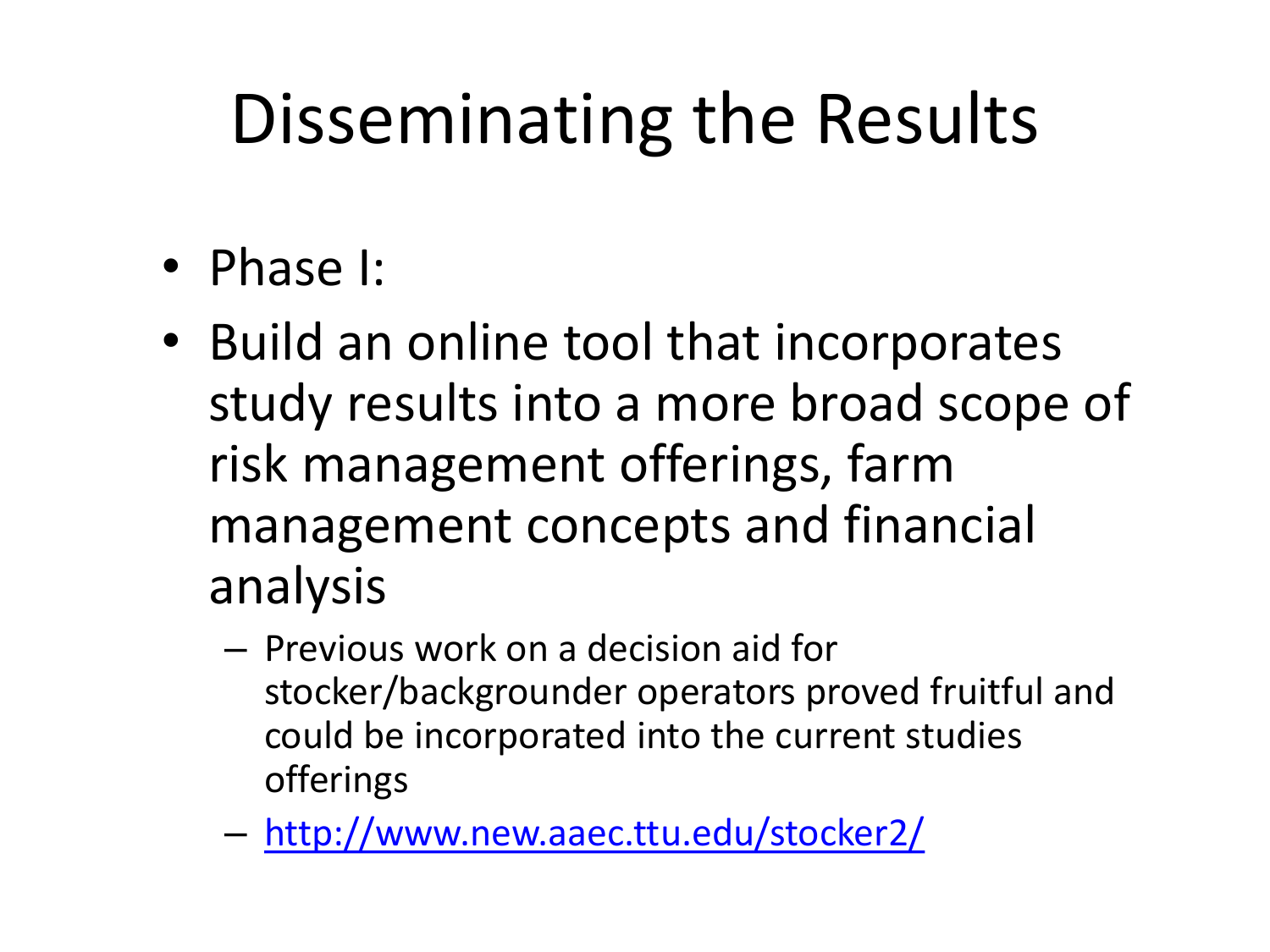## Disseminating the Results

- Phase II:
- Provide comprehensive educational modules related to the study findings
	- Mississippi Cattlemen's Association is planning "Cattlemen Colleges" to coincide with these events
	- Book-end modules with risk and financial management training
- Use video 'webcast' to broaden the reach
	- Archive videos on the web